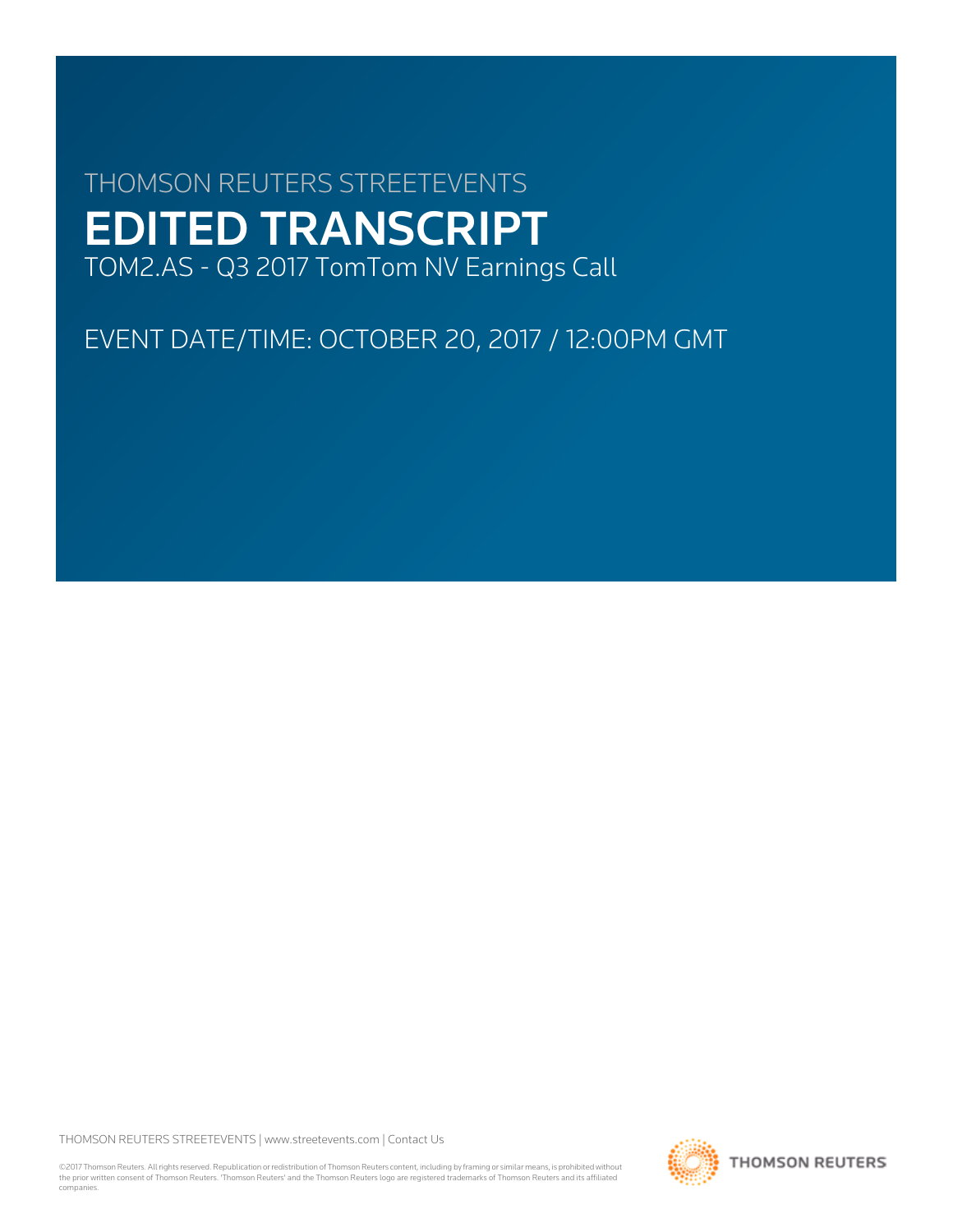# **CORPORATE PARTICIPANTS**

**[Bruno Priuli](#page-1-0)** TomTom N.V. - Investor Relations Officer **[Harold C. A. Goddijn](#page-1-1)** TomTom N.V. - Co-Founder, Chairman of the Management Board and CEO **[Taco J. F. Titulaer](#page-2-0)** TomTom N.V. - CFO and Member of Management Board

# **CONFERENCE CALL PARTICIPANTS**

**[Andrew Michael Gardiner](#page-5-0)** Barclays PLC, Research Division - Director **[Francois Auguste Roger Meunier](#page-13-0)** Morgan Stanley, Research Division - MD **[Francois-Xavier Bouvignies](#page-3-0)** UBS Investment Bank, Research Division - Technology Analyst **[Marc Hesselink](#page-7-0)** ABN AMRO Bank N.V., Research Division - Analyst **[Marc Zwartsenburg](#page-8-0)** ING Groep N.V., Research Division - Head of Equity Research **[Martijn P. den Drijver](#page-6-0)** NIBC Bank N.V., Research Division - Head of Research **[Shyam Kumar](#page-15-0)** Kuvari Partners

# **PRESENTATION**

#### **Operator**

<span id="page-1-0"></span>Good day, ladies and gentlemen. Welcome to the TomTom Third Quarter 2017 Earnings Conference Call. (Operator Instructions) Please note that this conference is being recorded. I would now like to turn the call over to your host for today's conference, Bruno Priuli, Investor Relations Officer. Please begin.

#### **Bruno Priuli**

Thank you, operator. Good afternoon, and welcome to our conference call during which we will discuss our operational highlights and financial results for the third quarter 2017. With me today are Harold Goddijn, our CEO; and Taco Titulaer, TomTom's CFO. You can also listen to the call on our website and a recording of the call will be available shortly afterwards. As usual, I would like to point out that safe harbor applies. We will start today's call with Harold, who will discuss the key operational developments, followed by a more detailed look at the financial results from Taco. We will then take your questions.

<span id="page-1-1"></span>And with that, Harold, I would like to hand over to you.

# **Harold C. A. Goddijn** - TomTom N.V. - Co-Founder, Chairman of the Management Board and CEO

That's great. Thank you, Bruno. Welcome, ladies and gentlemen, and thank you for joining us today. I would start with an update on our Consumer Sports business. We communicated earlier that we would initiate a strategic review for our Sports business. That review is ongoing. But in the meantime we have reduced our cost and are now in maintenance mode. Our customers, both existing and new ones, will continue to be served. We've just launched major updates to our mobile app and website that have been very well received. But of course, [our costs are now aligned] -- and given a short period of adjustment, we will return to black numbers by the end of Q4. The review for assessing our longer term options is in full swing, and we expect to give an update at our full year results or earlier if possible. The PND business is cash-generative, and we will continue to provide a valuable platform for consumer insight and location data. By the end of this year, our Consumer business will represent less than half of total revenue and less than 30% of our gross profit. Our strategy is to build on a leading position in maps applications and services where location is important. Year-to-date, combined revenue of Automotive, Licensing and Telematics grew by 17% year-on-year. As you can see, our business is shifting towards higher gross margins, better predictability and more upfront cash.

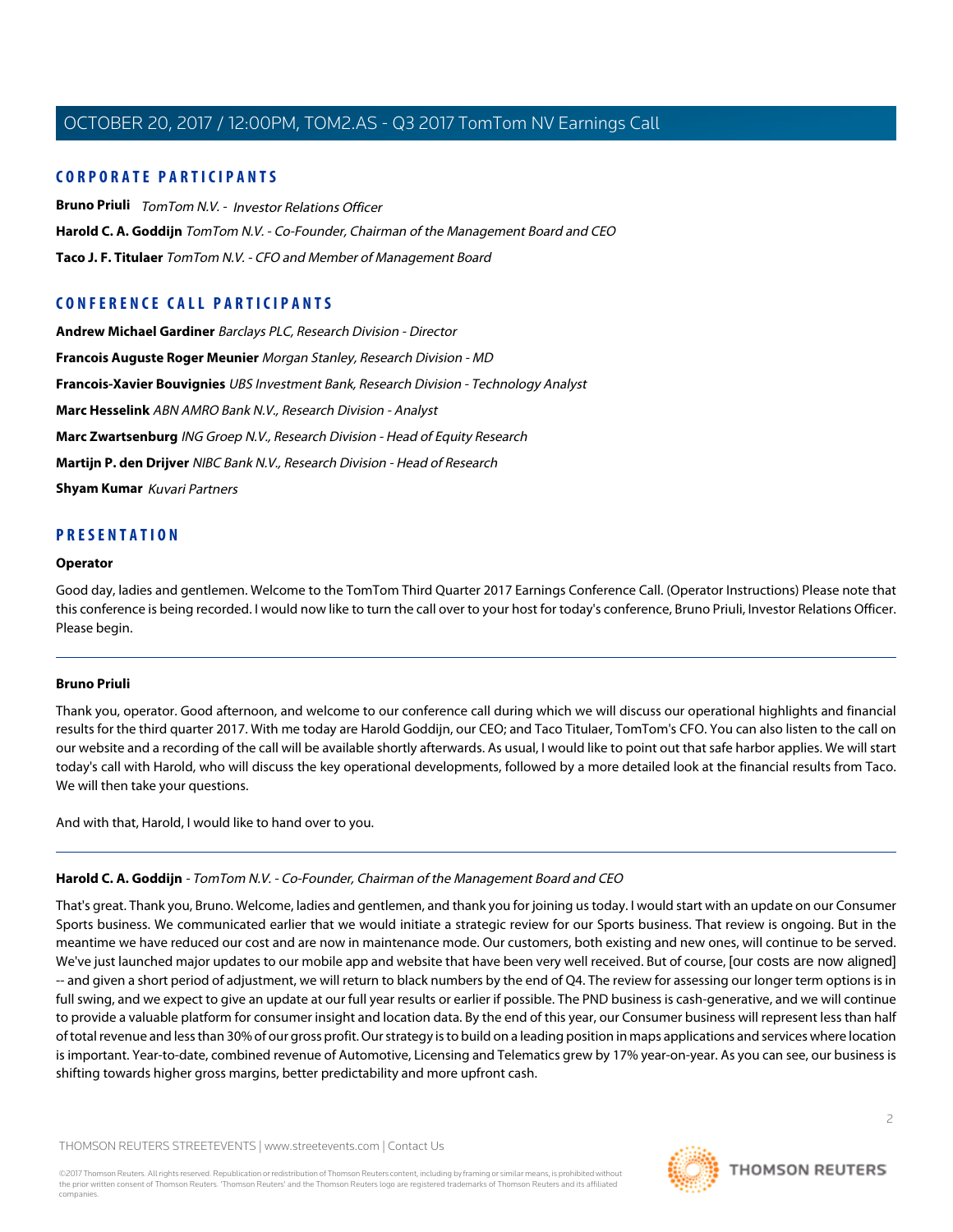I'll start with a more detailed view on Telematics. So the Telematics business reached 785,000 subscribers by the end of the quarter, and that is a 17% increase year-on-year. In the quarter, Telematics was recognized as Europe's largest provider of fleet management solutions by research firm, Berg Insight. This is the third year running that we have led the European market. Telematics launched an open beta version of the New WEBFLEET 2018 application suite and that offers a fresh modern user interface in our main fleet management solution. In the Connected Car services segment, we announced a contract with LeasePlan. This is an important partnership. We can bring value to large corporate fleet owners with, what we think, are short times for return on investment.

I'll now move on to Automotive. Automotive had a very strong Q3. Revenue growth was over 50% year-on-year. And year-to-date, we deferred a net amount of EUR 36 million of Automotive revenue. For the whole year, we are expecting a 40% revenue growth year-on-year. 2017 is a important year for Automotive, and this will continue in 2018. We're seeing a lot of RFQs coming in. And in most RFQs, we are asked for global brand and car model agnostic offering. This means that we're seeing more requests for system sales where we can provide a best-in-class product and services offering, where we integrate traffic, online map update services and more. We'll give an update on our order intake for 2017 early February when we publish our full year results.

<span id="page-2-0"></span>This concludes my part of the presentation. I'm now handing over to Taco.

# **Taco J. F. Titulaer** - TomTom N.V. - CFO and Member of Management Board

Thank you, Harold. Let me make a couple of brief comments on the financials. In Q3, revenue totaled EUR 218 million. Automotive, Licensing and Telematics combined grew by 18% year-on-year. Automotive revenue was up by 51% to EUR 47 million. This increase was driven by a combination of higher take rates and more customers versus last year. Our expectations for full year have gone up to 40% growth year-over-year for this business unit. Licensing revenue was flat year-on-year with EUR 34 million, and Telematics' revenue was up with 8% year-on-year-- to EUR 39 million. The recurrent subscription revenue for the year increased 7% to EUR 32 million. Consumer revenue decreased 29% year-on-year to just south of EUR 100 million. The majority of revenue, roughly 80%, is PND related, Sports represent approximately 10%, and so does Automotive hardware, also 10% of consumer revenue. Gross margin was very strong in the quarter with 65%. This is an increase of 5% points year-on-year, as we see the continued growth of recurrent data software service businesses and a decrease of dependency on hardware products. We expect gross margin to be north of 62% for the year as a whole. Total operating expenses for the quarter was EUR 147 million, that's EUR 3 million higher compared with a year ago. But if we exclude the one-off restructuring charge of EUR 12 million, the expenses -- the OpEx decline was EUR 9 million year-over-year. We expect this trend of lower marketing expenses to continue during the last quarter of the year. Our OpEx in the fourth quarter is expected to be down with roughly 10% year-over-year. EBITDA decreased by 6% year-on-year to EUR 31 million, and EBIT was a loss of EUR 6 million in the quarter. The net results adjusted for acquisition-related expenses and restructuring charges and gains on a post-tax basis was EUR 19 million, which translates in an adjusted earnings per share of EUR 0.08 on a fully diluted basis. This compares to EUR 12 million and an adjusted earnings per share of EUR 0.05 in Q3 last year. At the end of the quarter, we reported the net cash position of EUR 102 million.

Then I'll continue on Slide 4 to have a look on the Automotive numbers. As shown in the last couple of quarters, this slide highlights the operational revenue of Automotive. Operational revenue is the reported revenue plus the net change in the deferred revenue position. As well as we see -- as we sell products to Automotive that include multi-year updates and our subscriptions, some of the revenue is deferred. Automotive operational revenue in the quarter amounted to EUR 55 million, an increase of 54% compared to last year. The total deferred revenue on our balance sheet is EUR 240 million. The main contributors are Consumer and Automotive. Consumer represents half of it, EUR 120 million, but is declining. And Automotive represents EUR 94 million and that represents doubling since last year. In the year, so year-to-date, Consumer released its deferred revenue position with EUR 30 million. But on the other hand, Automotive increased the deferred position year-to-date with over EUR 35 million. Consumer deferred revenue will continue to decrease, while Automotive will continue to grow. And that growth will even -- is even expected to be stronger in the quarters to come. This effect will not be visible in our short-term -- in short-term in the P&L, though best reflected in the balance sheet and the cash flow statements. The consequence of this change in nature of our business is that we're becoming more and more a software business. In Q3 2017, almost 65% of our revenue was derived from data software and services, which results in a more predictable income stream and provide higher gross margins.

Let me conclude my comments on Slide 5. We're updating the guidance for the full year. So due to the continued headwinds in Consumer Sports, we now expect to deliver full year revenue of around EUR 900 million. The adjusted earnings per share of around EUR 0.25 remains unchanged.

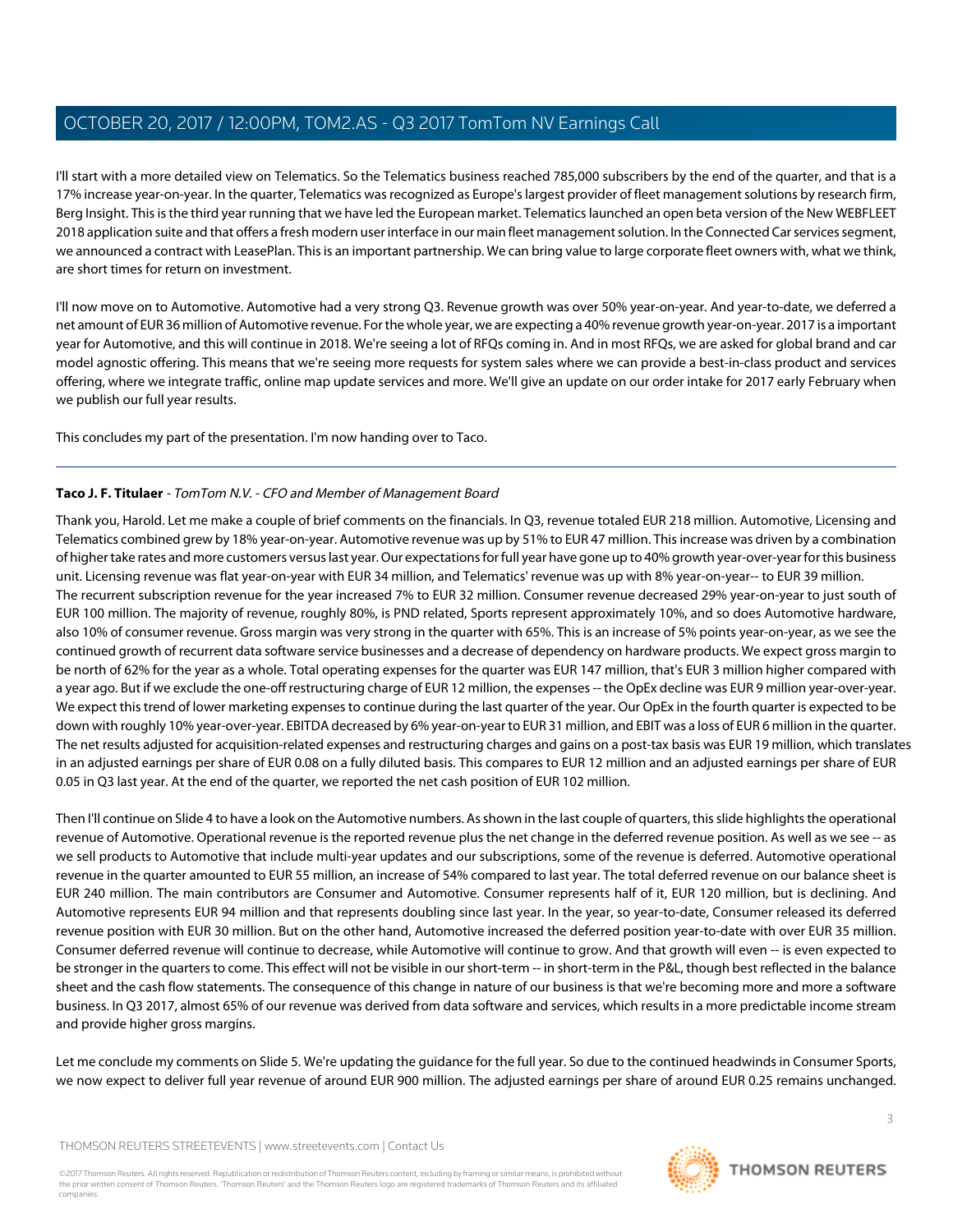We now expect the level of investment, CapEx and OpEx combined, to show only a marginal increase compared with 2016, and that is excluding acquisitions and restructuring charges.

Operator, we would now like to start with Q&A session.

# **QUESTIONS AND ANSWERS**

#### **Operator**

<span id="page-3-0"></span>(Operator Instructions) We can now take our first question from Francois Bouvignies from UBS.

# **Francois-Xavier Bouvignies** - UBS Investment Bank, Research Division - Technology Analyst

The first one I had, it was on the Consumer business and the Sports revenue -- Sports division review. What -- can you narrow a bit the list of option you have after the third quarter. Is the sale still possible? Anything more around the work you've done in Q3? Where you are now and what should -- could we expect at the end of Q4 when you update? The second one is the -- I mean, kind of a housekeeping question. But on the Automotive bookings, can you give a bit of sense of how the market is evolving, still higher than last year for the market? And your market share there, how is it going? And also your HD Maps offering. Any update on when we should see it in the bookings? And the final one is on the Telematics. Just maybe, if you look at Q3, you had a bit of a one-off strike with correctly your release positive. So the underlying is still below what you reported in the last few years. Is it possible to update on the road map on this market? And should we expect an acceleration into next year or continuing low single-digit growth going forward?

# **Harold C. A. Goddijn** - TomTom N.V. - Co-Founder, Chairman of the Management Board and CEO

Okay. Let me -- so let's have a look at the Sports business. So we announced a strategic review. What we do -- what we have done in the meantime is bringing the cost down and we're in maintenance mode now. And that means that we are serving our customers and retailers, but we're not investing in new product and we've cut our marketing expense write down. In the meantime, we continue to look at options that are available to us. There's a lot of good assets in the business as well. And we've been approached by a number of parties, who've asked us to have a look at their business. That review is in full swing. I hope that I -- that by the full year results, we can give you further insight and further information and perhaps earlier. But that we'll -- we're not fully in control of that process. Your second question was on Automotive bookings. So it's a potentially big year in Automotive. There's a lot of business coming to the market, as I referred to in my opening remarks. And we'll give you an update, on how successful we've been, when we do our full year numbers as we said earlier. So last question...

# **Francois-Xavier Bouvignies** - UBS Investment Bank, Research Division - Technology Analyst

Just sorry -- it's just a follow-up on the Automotive. On your market share position, do you feel that you are taking share? Or -- and the HD Maps as well. I was just wondering if you could give us -- if you saw any progress in the quarter or when you -- we should see it coming through in your bookings?

# **Harold C. A. Goddijn** - TomTom N.V. - Co-Founder, Chairman of the Management Board and CEO

Yes, so I don't want to comment on market share before we give you an overview of the order intake. But we feel good. We feel in a good position. That doesn't mean we're going to win everything. But the teams are constant. But there's a binary decision. So it's very difficult to say anything before it's been awarded or not been awarded. So you need to forgive me that I can't elaborate more than what we said so far. On HD Maps, we see increased activities in terms of RFQs. There are now a number of RFQs coming to the market where we start seeing some meaningful volume, and that is for Level 3 automation. There's various -- there's 5 levels of automation. And this is -- we first start a little bit at Level 3, so that is kind of

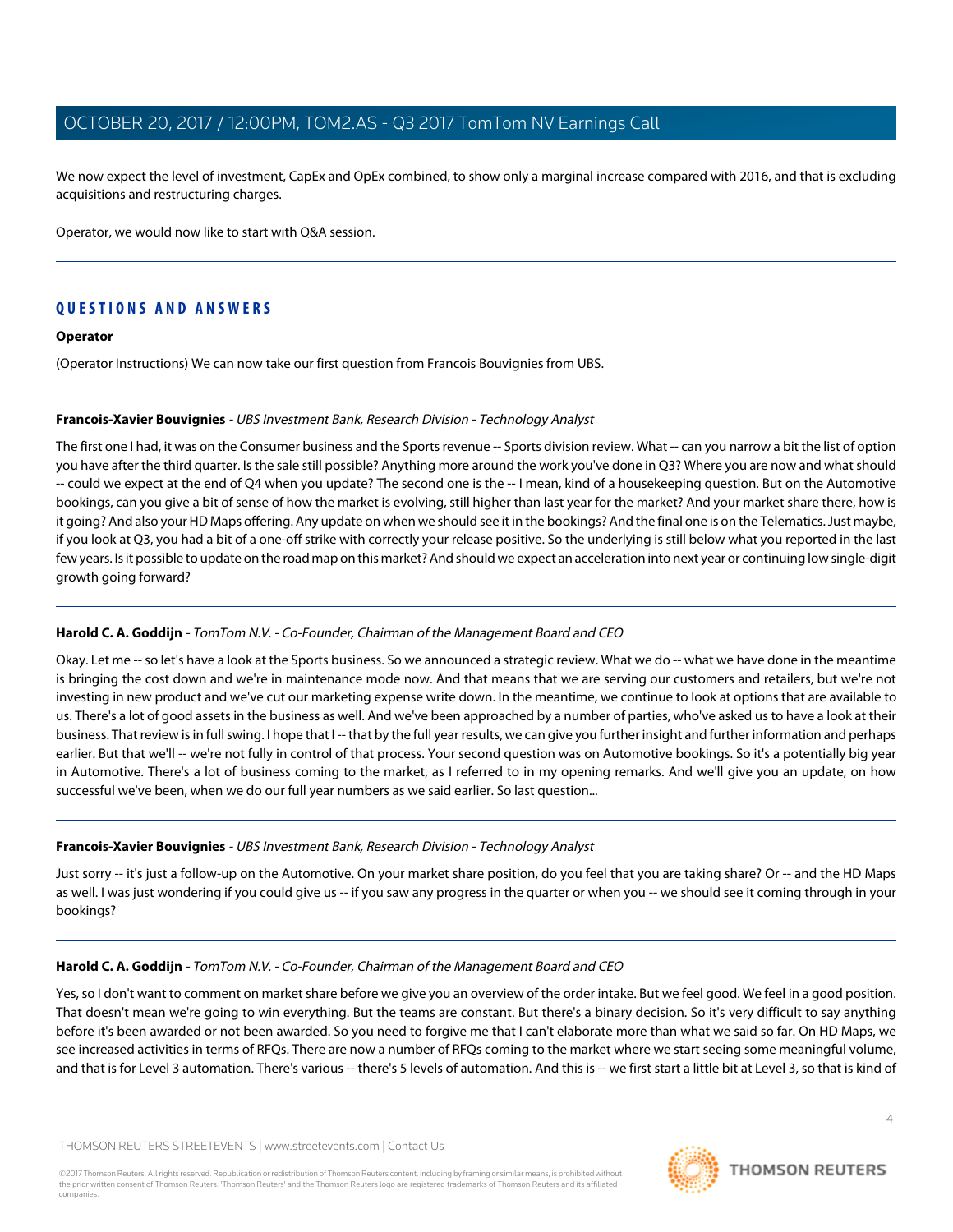an uptick of where we were. And what we see from those RFQs is that carmakers are planning to start shipping those cars in 2020, 2021. And the sourcing procedures, technical specifications, commercial conditions, the discussions we have with potential customers for those products and technologies are intensifying.

#### **Francois-Xavier Bouvignies** - UBS Investment Bank, Research Division - Technology Analyst

And on the pricing on those -- on these HD Maps, as you see the volume coming through, how should we think versus traditional? I don't expect you to give me the exact price, of course, but can you give us a sense of the increase you have versus your traditional maps with HD Maps at the moment with your contract?

# **Harold C. A. Goddijn** - TomTom N.V. - Co-Founder, Chairman of the Management Board and CEO

Yes. So again, this is early days. I think the interesting thing that we're seeing is that the quotes are asked for a -- on a yearly basis. So there's a per year, per car subscription fee for the HD Maps service that is increasingly the way that the market is going and where we're asked to respond full. In other words, give me a monthly or yearly fee per car for providing me an up-to-date HD Map. And that is different from what we're doing now. Now everything is wrapped up in the price -- in total price that we charge when a car is coming from the line. So it's a one-off fee. And you can then summarize happening as because of procurement systems, financial systems and so on and so forth. But for Connected Cars and HD Maps, we see a trend towards a yearly subscription. And the amount per -- the amount that we're looking at now is significantly higher than what we are charging for standard definition maps where the volumes are significantly low. And that's the way to look at it at the moment. Did that answer your question?

#### **Francois-Xavier Bouvignies** - UBS Investment Bank, Research Division - Technology Analyst

Yes, that's great. And the Telematics one, just maybe, it would be nice to have an update because it's true that the growth has been slowing down a bit, where the underlying, and I was just wondering if we -- is it fundamental, basically? How should we expect a recovery in some point?

# **Harold C. A. Goddijn** - TomTom N.V. - Co-Founder, Chairman of the Management Board and CEO

Well, that's a bit early to say. I think underlying growth and volume is still good, 70% is what we have seen so far this year. Top line growth is behind that. There are a number of reasons for that. It's too early to say whether the -- number of (inaudible), let's say, why ARPUs have come down slightly. Whether they will repeat themselves in 2018 and beyond is not clear yet. So we need to wait until we -- when we make predictions for 2018. I think the interesting thing is that next to our Telematics business, we're starting to see income coming through from the Connected Car services. And the announcement we made today with LeasePlan is a significant one in that respect. So we see a desire from car service providers like lease companies to have data available from the vehicle so they can run their business better and can offer new services and new products to their customers and all the potential stakeholders like insurance companies. That's a interesting development. We've been preparing the ground for that from a product perspective and a technical perspective. We've been preparing the ground from a commercial perspective as well. And this is the first significant announcement we can make in that respect, and I expect more to follow. And that will provide a new type of income in the years to come for different customer and a different application. And the way to look at the financial applications, it's hard to model that now. But you're typically talking about much higher volumes for these type of deals at lower ARPUs.

#### **Francois-Xavier Bouvignies** - UBS Investment Bank, Research Division - Technology Analyst

And the fact that it's -- you know you see more Connected Car, do you see a risk of disintermediation, where that -- the barriers to entry are a bit lower. So given your high market share, you could see some dilution of market share given the easy access to the data.

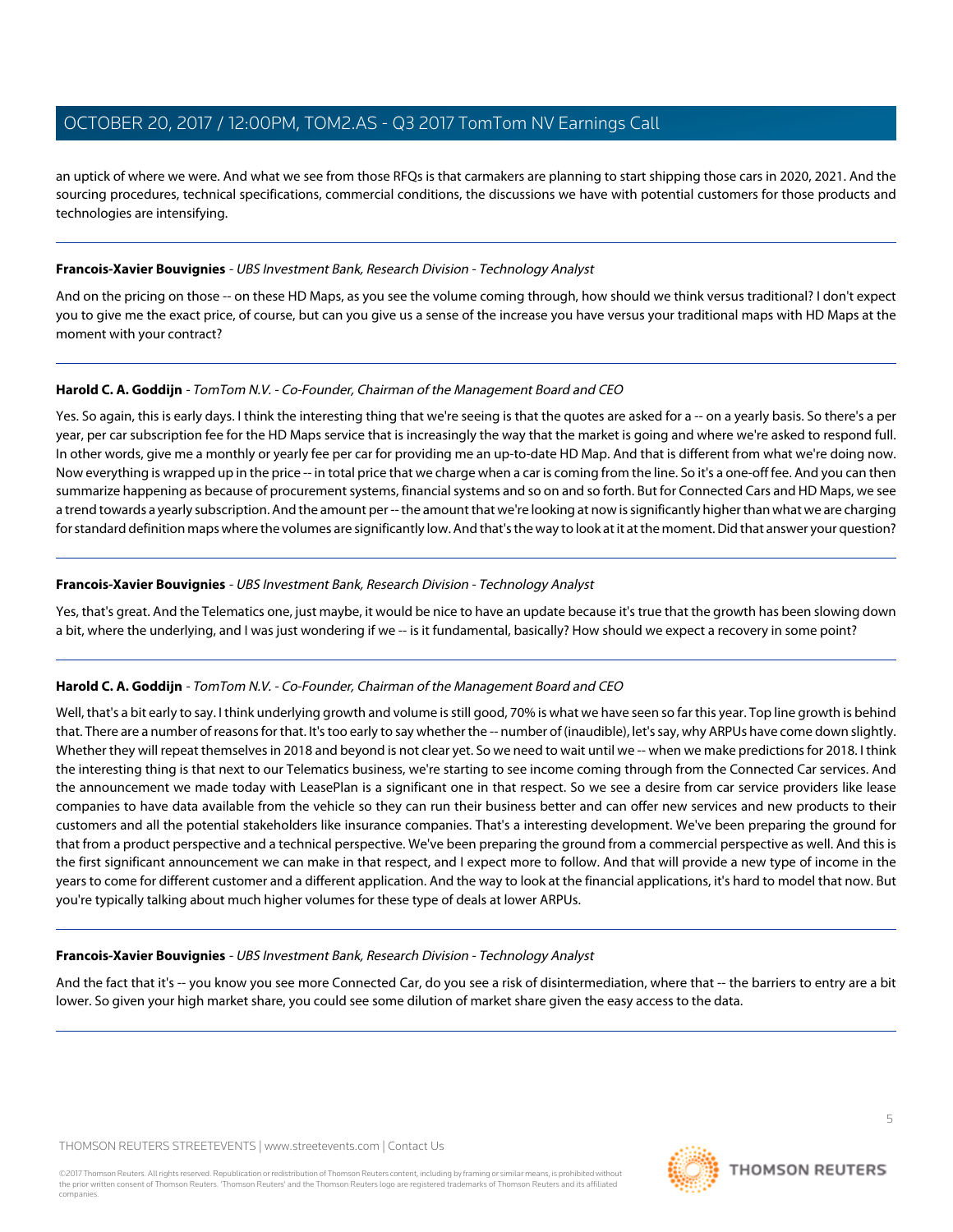# **Harold C. A. Goddijn** - TomTom N.V. - Co-Founder, Chairman of the Management Board and CEO

Well, now, that's what we are seeing. And the reason for that is that the car service provider like lease companies and insurance companies are, by definition, multi-brand, multi-model. And there is no way you can get a dataset out of vehicles that you can compare and that you can aggregate and dice and slice. So the -- for the moment, and that will we'll -- and when I say for the moment, for the next 5 years and maybe even beyond that, I think, it's very difficult to get -- you will still need to do a awful lot of work to get to the actual data out of the vehicle and out of the platform. And we don't see at this moment a trend towards disintermediation. The -- but it is an important question. So you have 2 kind -- 2 slides to disposal, how do you get the data, that's one thing. And then the next question is, how do you unify the data and how do you make products and services and information out of that data? The second bit, of course, is -- will never go away. There will always be a requirement for data aggregation, standardization and turning that into meaningful information. And that's -- that is a core of what Telematics is doing.

#### **Operator**

<span id="page-5-0"></span>And we can now take our next question from Andrew Gardiner from Barclays.

# **Andrew Michael Gardiner** - Barclays PLC, Research Division - Director

I had a question about some of the incremental detail you've given us in the press release regarding CapEx. Clearly, you've been guiding for the full year. But now you actually -- you've sort of broken down some of the different buckets there to help us understand where you're spending. Can you sort of help us think forward into 2018, perhaps not quantified, specifically, I know you're not giving 2018 guidance today, but just in terms of the moving parts in CapEx, where you see increased need for investment or where we might be able to see sort of greater leverage from the investment level that you've had over the last couple of years? That would be helpful.

# **Taco J. F. Titulaer** - TomTom N.V. - CFO and Member of Management Board

If I may, I'll take that question. But what you'll see is that the -- especially, in the mapmaking platform, that will be the driver of future automation. So the aim for our transactional platform is to reduce the level of manual touch to improve the cycle time and the time to market of changes. And the more you can automate, the better that is. So I expect that the mapmaking platform investments will continue to be the highest of this list. And I don't expect that to come down in the short term. Map content can also be a factor of investment. But that is related to -- we see our -- the mix of customers is improving, is changing. We get new customers in mix, but it can also be that their footprint is different than the existing footprint that we serve. And that can lead to additional one-off investment in certain areas or certain layers of the maps. And that is reflected in the map content. Over a longer term -- I don't specifically point it to 2018, but in the longer term, I expect the bulk of the CapEx to be seen in the mapmaking platform.

# **Andrew Michael Gardiner** - Barclays PLC, Research Division - Director

Okay. Thank you, Taco. Just another one, if I could. I was interested in some of the comments you were making, Harold, regarding the RFQs for Level 3 systems. I'm just wondering if you can provide your perspective on how well prepared you think the industry, at large, is for that sort of shift towards increased autonomy, not necessarily full autonomy, of course, but sort of the step-up towards Level 3. How ready do you think the OEMs or the Tier 1s are for these systems? You know the question, it's a very hot topic, but I'd be interested in sort of your perspective as to how to sort of put it crudely sort of the nuts and bolts all come together and sort of the readiness of the industry?

# **Harold C. A. Goddijn** - TomTom N.V. - Co-Founder, Chairman of the Management Board and CEO

Yes, this is a hard question to answer. And you can look -- and you understand that also if you talk about the time line, so 2020, 2021, and we're trying to solve collectively very hard engineering challenges. And experience tells you that you cannot exactly predict by which time you have corrected. The consensus is that by 2021 -- if and I look at the road maps of different OEs that by 2021, significant steps are going to be made

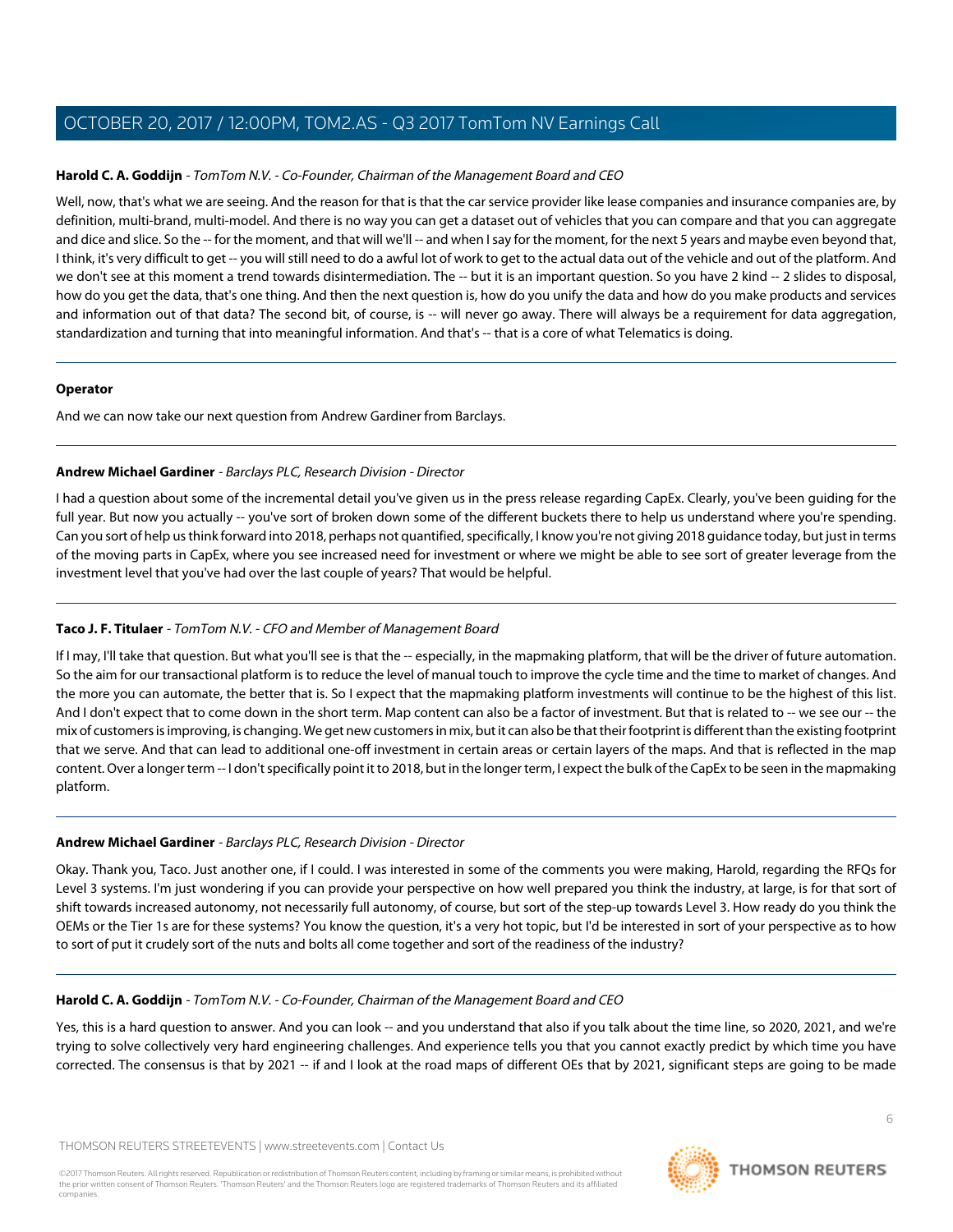towards high levels of automation than what we're seeing today. And it's there that the full spec of our HD Maps comes to its full fruition. There are already derived functionalities that we are licensing today at small-scale, arguably, but you see that happening. But the full spec and the full product potential will come to life in that time frame that I just mentioned, 2021. Whether the industry would get there or not is a guess. You will see some delays. You will see, maybe, some companies who are front running that date. But the overall ambition of most carmakers is to make that stamp in some of their cars in 2021.

#### **Operator**

<span id="page-6-0"></span>And we can now take our next question from Martijn den Drijver from NIBC.

# **Martijn P. den Drijver** - NIBC Bank N.V., Research Division - Head of Research

Just a couple of follow up questions on the Automotive. When we talk about lane level traffic information, can you provide a bit more granularity on the markup in terms of pricing relative to normal traffic solutions, not talking euros, but maybe some indication in terms of percentages? And the second one is relating to the Mercedes contract. Two questions, actually. Was that order in before the acquisition by BMW, Audi, Daimler or not? And the second one is, does it include also the more higher-end SUV types vehicles like the GLA, the GLC, the CLE because I'm not clearly sure about that. Then the second question relates to the restructuring charge in Sports. Is that all cash or is there also some noncash element to that? And the third question also relates to Sports. Hypothetically speaking, if you find no buyer for these activities, then you still have to look for a different type of solution. And we'll look at it from today, how many months of revenue do you still have in the retail channel? And realistically, how long would it take for you to end supplier contracts that are necessary specifically for this category? Just to give us a sense on of how long this activity could still possibly remain within TomTom?

# **Harold C. A. Goddijn** - TomTom N.V. - Co-Founder, Chairman of the Management Board and CEO

So, well, we've got to split the -- thank you for the questions. I hope we wrote it down correctly. But -- and I'll ask...

# **Martijn P. den Drijver** - NIBC Bank N.V., Research Division - Head of Research

I can repeat them.

# **Harold C. A. Goddijn** - TomTom N.V. - Co-Founder, Chairman of the Management Board and CEO

Taco to take on some of the other ones. So lane level traffic was your first question. You know, don't expect revenue uptake from that. It is part of our product offering to stay competitive ahead of the game. It's one of the ways how we capitalize on the enormous amount of product that we have. It will give us a competitive advantage. But don't think about it -- think about it in terms of our overall position, number of cars connected territories and market share that you can cover moat in price per unit. I don't think that will be right.

# **Martijn P. den Drijver** - NIBC Bank N.V., Research Division - Head of Research

Okay. Got it.

# **Harold C. A. Goddijn** - TomTom N.V. - Co-Founder, Chairman of the Management Board and CEO

But it will strengthen our overall position. It's not -- it's a bit of a future. It's not something that is really important that we're working on, it will happen over the next couple of years, especially, when we've better positioning of the vehicles. And now, it's in many cases, very hard to decide on what lane a car is in. We don't have that information, but, obviously, that will change with self-driving cars. Then we'll know exactly where those

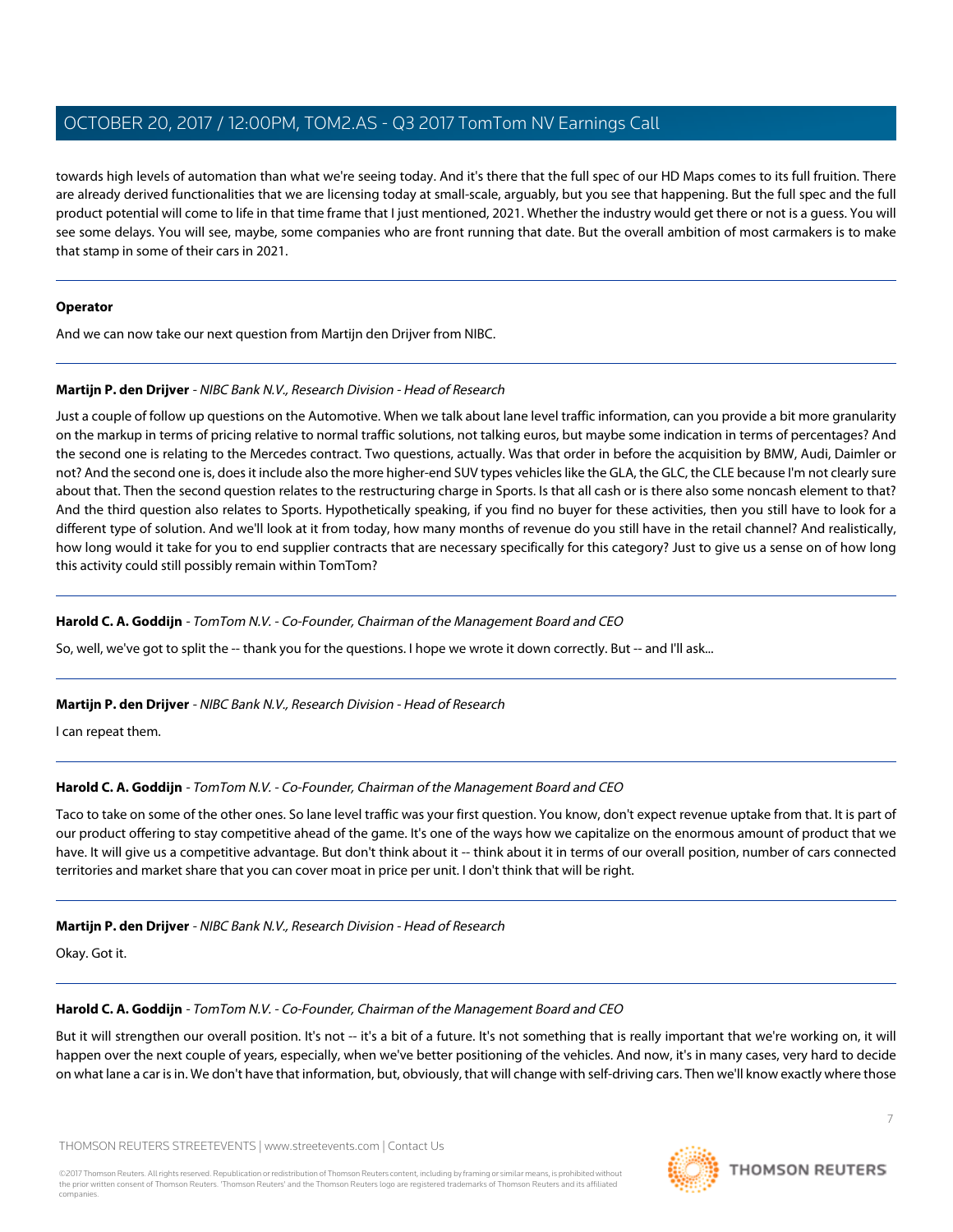cars are. There's already use cases. For instance, in America, you have high HOV lanes, they drive at a different speed than other lanes there. It makes sense to have that traffic information available. And that's where we make it available first. And it is an overall indication that we're progressing the quality to personalize the product further than where we are. I think the other exciting bit about traffic is the broader geographical footprint that we have now that is often for OEs who want to standardize one traffic provider. The absolute amount of coverage you can offer is often an important factor in a decision whether to grant that contract to us or to someone else. On Daimler, I don't want to elaborate on that. We have - it's a North American deal. It will go to A, C, B and E-class vehicles for North America. And...

# **Martijn P. den Drijver** - NIBC Bank N.V., Research Division - Head of Research

Yes, but there's a big difference between those modules in volumes and those -- the models that I mentioned. The SUV types are much higher volume than the standard models. So it makes a big difference if you have them or you don't have them.

# **Harold C. A. Goddijn** - TomTom N.V. - Co-Founder, Chairman of the Management Board and CEO

Yes, for the commercial, the way we talk about the size of those deals is in the aggregated number. I don't want to talk about specific contracts. But we give you the accurate number for order intake and the aggregate number for, of course, revenue. And that is -- and I cannot possibly go any deeper than that. But it's a significant contract. And it is important as well because it adds to our footprint in North America. And we've seen, over the years, consistent improvement of our North American database, both in Canada, USA and Mexico. And we're very happy with that. We come out tops in many independent tests for navigation. A lot has happened in addressing in POIs. It's a very competitive product. We're shipping it now also with a lot of other leading North American car vendors. So that is -- that's an important development for Automotive. So we're happy that we could get a good amount there.

# **Taco J. F. Titulaer** - TomTom N.V. - CFO and Member of Management Board

And if I may take the last questions. So on the restructuring and also Consumer Sports specific, as already mentioned, is that the revenue coming from Sports in the quarter was roughly 10% of the overall consumer contribution. That's one. The other thing that we have said is that if you would make an sports-specific P&L, then you will have something that is not possible currently. But we aim and we have conviction that we can go back to black numbers before the year-end. Any prediction on how much revenue or how much products are still in the channel or on our books, et cetera, I don't want to go into those details. But I can say about the EUR 15 million restructuring -- or EUR 15.4 million restructuring, roughly EUR 3.6 million is in the cost of sales and those are inventory provisions. And then, the remaining is in the OpEx line, of which, a bit north of EUR 8 million is severance accruals. But we also have some fixed assets write-off of EUR 1.5 million to mention one more cash element, et cetera.

# <span id="page-7-0"></span>**Operator**

(Operator Instructions) We can now take our next question from Marc Hesselink from ABN AMRO.

# **Marc Hesselink** - ABN AMRO Bank N.V., Research Division - Analyst

Firstly, could you talk about the Automotive growth path going into the next year? I think your visibility for next year is already pretty good, also for the year after. We've seen the growth number being pushed higher than you initially thought. What are you seeing for the next 2 to 3 years. I mean, is it going to accelerate further? The second question is on your OpEx, going also into the next years. Do you have the feel now that you are taking your cost measures in Sports, also looking consequently at the cost in your mind, in general, that your OpEx in the next few years that, that it will change significantly, either on the upside or on the downside? And then the final one, you mentioned on the LeasePlan contract that you expect more to follow. Would it be in the same categories, also, lease companies or can it also be -- also specifically talking broader than that?

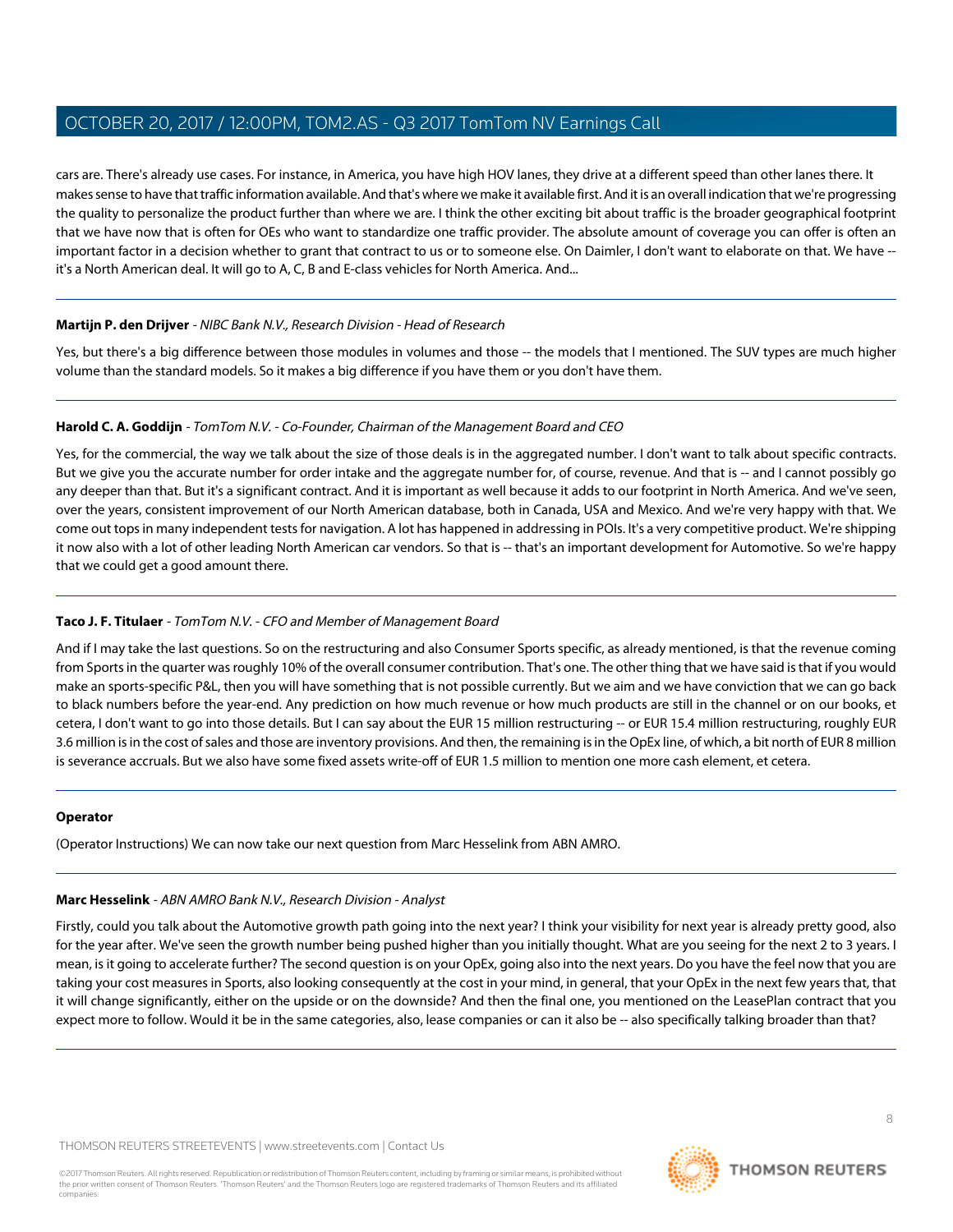# **Taco J. F. Titulaer** - TomTom N.V. - CFO and Member of Management Board

Harold, if you can take the last question, I'll do the first question.

# **Harold C. A. Goddijn** - TomTom N.V. - Co-Founder, Chairman of the Management Board and CEO

Yes, so the last one is easy, Marc. So, yes, we expect more leasing companies to come in -- to come through. But also, there's potential for other type of businesses to come on that platform. So we see it as a very promising activity that we're doing. And it's not the first time that we hear -- we started exploring, developing, I think, 2 years ago. And I think, the market sees data as important, and an important tool for driving business, developing products and services. The car industry doesn't want to be left behind. There's a big issue in standardizing the data, getting the data in the first place, do something meaningful with it. Leasing companies are very well positioned to do that because they can bring real scale into those programs. They can really industrialize it, do it on a large-scale, throw resources at it in a way that they -- that the return on investment is higher as well, if you do all those investments over a large or installed base. So we're pretty excited by the whole thing.

# **Taco J. F. Titulaer** - TomTom N.V. - CFO and Member of Management Board

Yes, it is not the time to talk about 2018. But that probably doesn't satisfy of your question. But let me give you 2 trends that we -- how we see 2018 is that, one, is, I don't think we can repeat the 40% growth rate that we saw in 2017. So yes, growth, but not at 40% level. And for the net addition, so the ballpark number that you need to work with for the net addition with deferred revenue Automotive is roughly EUR 50 million this year. I expect the net addition to deferred revenue next year to be even bigger than that. On the OpEx, our business model is changing and we defer it. So cash will become a more important indicator of progress than it was before, also, because of the IFRS accounting, where lots of revenue is not seen yet. The OpEx number for next year is -- there will indeed be some relief coming from consumer. On the other hand, it's also related to commitments that we have made in the Automotive industry, either in CapEx or direct commitment, CapEx in previous year that we now find back in amortization. Overall, OpEx going up next year, not very likely. But with that, I want to defer this question to February.

# **Marc Hesselink** - ABN AMRO Bank N.V., Research Division - Analyst

Okay, thanks. Can I have one follow-up on the deferred revenue part? If I do it -- maybe that's too simplified, but if I do a calculation as to EUR 35 million you're adding to that as something like 90% gross margin, do a tax over that, that would add some \$0.10 cents to EPS, if you would be able to put it into P&L to correctly -- is that correct or...

# **Taco J. F. Titulaer** - TomTom N.V. - CFO and Member of Management Board

That is correct, yes.

# <span id="page-8-0"></span>**Operator**

And we can now take our next question from Marc Zwartsenburg from ING.

# **Marc Zwartsenburg** - ING Groep N.V., Research Division - Head of Equity Research

Couple of questions. To start with the Sports category. Can you give us, Harold, an idea of the loss that you roughly are going to make in 2017? Just to get a feel for the swing since you mentioned that you're going to be writing black figures as of Q4, to get a sense for the swing for next year. That's my first question.

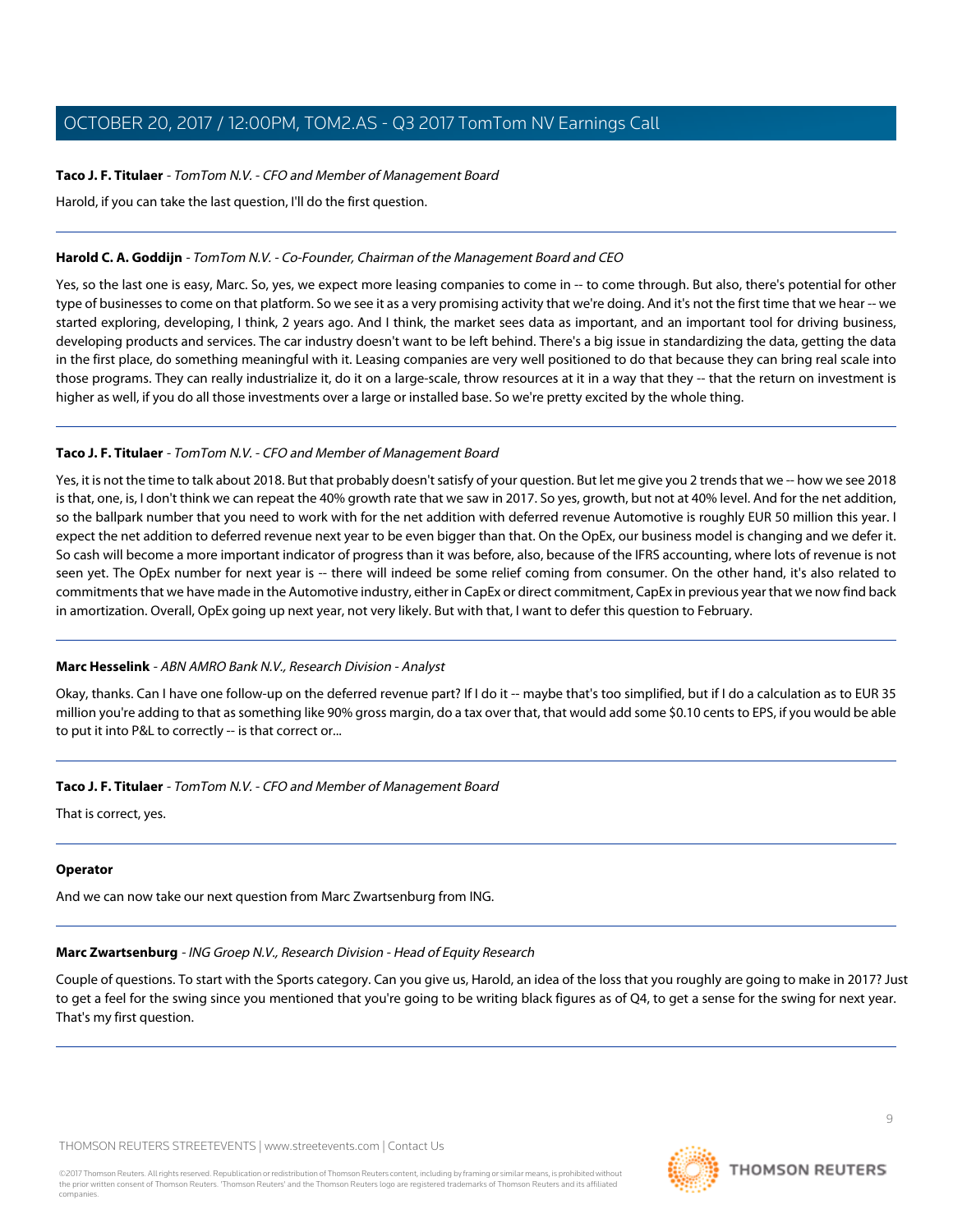#### **Harold C. A. Goddijn** - TomTom N.V. - Co-Founder, Chairman of the Management Board and CEO

No, I don't -- I really can't do that, unfortunately. We haven't disclosed that number. We have done -- so we lost money, yes. We stopped the bleeding. By the end of the year, it's black numbers and then try to put it to history as soon as we can.

#### **Marc Zwartsenburg** - ING Groep N.V., Research Division - Head of Equity Research

No, that's what we're done trying to do because we already decided that it's -- that we're going to phase it out or -- and take another decision on it. So going forward, it is then important for us to know what roughly the loss and the bleeding has been because then we can also properly adjust our models going forward. I think that's a big positive, stopping the bleeding. And that's why we want to get a bit of feeling. This is a public call, so the disclosure issue should not be a problem.

#### **Harold C. A. Goddijn** - TomTom N.V. - Co-Founder, Chairman of the Management Board and CEO

I get that. But I would like to wrap this all up. There's a lot of moving parts. I would like to wrap this all up in February 2018 while we give you information how to look at 2018 and how does different things are moving together and in combination. I don't want you to -- I don't want to give a number, you add it on to the net profit for 2018, I don't think that's right. There's more going on. So I'm not sure we would really help you understanding how that exactly works. So I would prefer, given that uncertainty, the flux we're going through, to give you a number in February 2018. So you can -- you have what you need for the moment.

#### **Marc Zwartsenburg** - ING Groep N.V., Research Division - Head of Equity Research

Well that was really because I see -- I see quite conflicting stuff in the market on this. And to be fair, what is difficult then to understand if we say there's a small -- there's a lot and we write black figures that we just have the delta next year that is -- is there anything else that I'm overlooking then that should repeat into your account.

# **Harold C. A. Goddijn** - TomTom N.V. - Co-Founder, Chairman of the Management Board and CEO

Well, I can add to that. There are other trends as well, right. So Consumer in itself is not only Sports, it is -- as we have reported the half-year numbers that it is more or less breakeven Consumer as such. So if you then work out what Sports is not contributing that you would add the rest to PNDs and Automotive hardware. But the latter 2 categories will decline in 2018 as well, right. So...

#### **Marc Zwartsenburg** - ING Groep N.V., Research Division - Head of Equity Research

But that's my second question, but...

# **Taco J. F. Titulaer** - TomTom N.V. - CFO and Member of Management Board

So -- and Harold kind of expected you to have that second question follow-up question. And then we go into a much more disclosure than we already have done before and we don't want to do that.

# **Marc Zwartsenburg** - ING Groep N.V., Research Division - Head of Equity Research

Okay. Maybe then on PNDs, can you give us any indication of the declines in PNDs currently in Q3 and how that compares to the previous quarters?

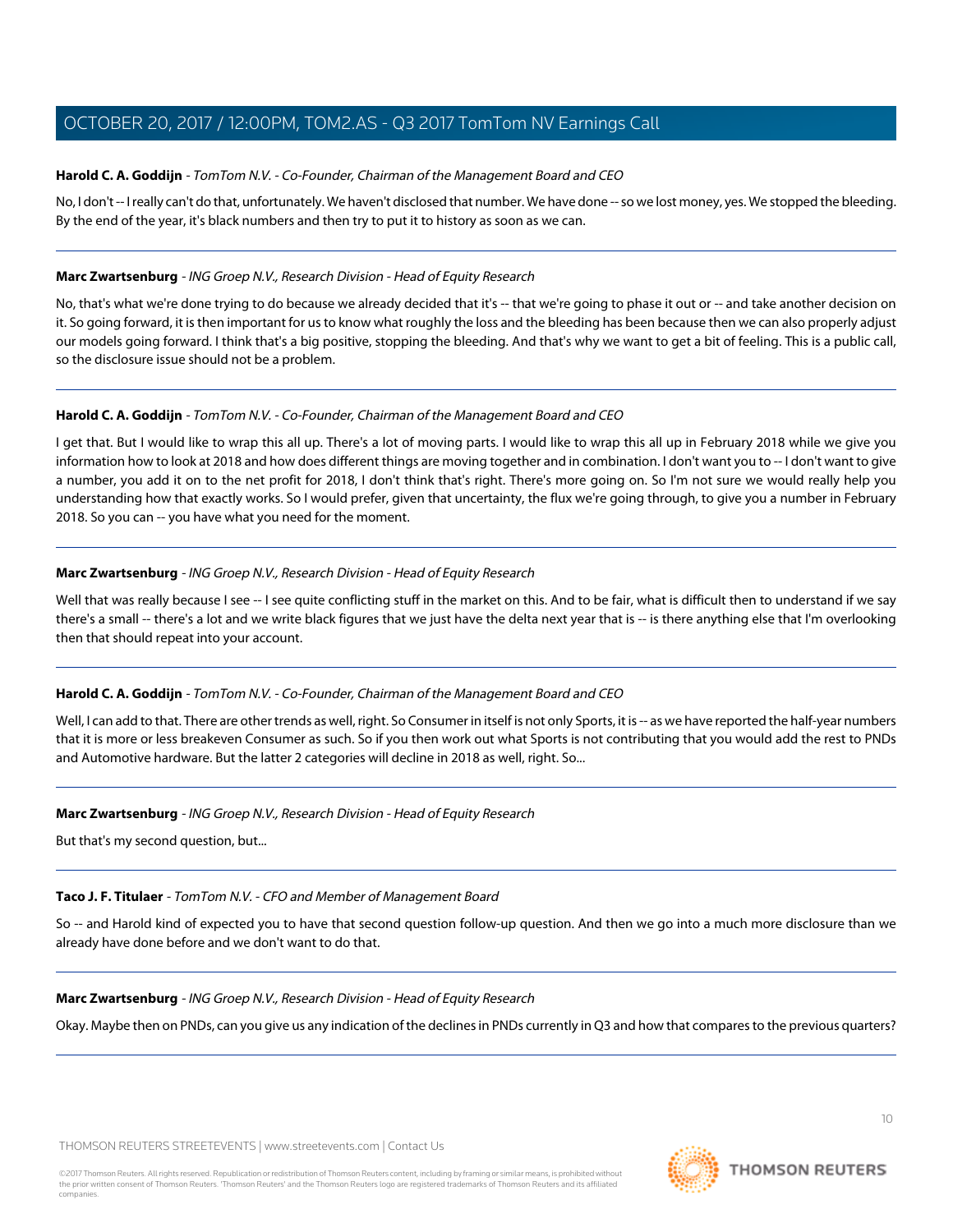#### **Harold C. A. Goddijn** - TomTom N.V. - Co-Founder, Chairman of the Management Board and CEO

Well, I can tell you what the market -- so what we've seen in the market is that the decline is roughly 25%, and that is on the standard PNDs. So it's not specialized products for caravans and motorcycles and larger streams. But the classic PND is declined with 25%. Our market share is fairly stable-to-up. Sometimes means that -- and the ASPs are fairly stable as well. So over a longer period, you can expect our decline also to be 25%, if the prices are stable and the market share is stable. But per quarter that can change because sometimes we sell a bit more into the channel or sometimes we sell a little bit less in the channel. But there is -- the PND transaction -- transitions are going according to plan.

#### **Marc Zwartsenburg** - ING Groep N.V., Research Division - Head of Equity Research

And is that trend rather stable in terms of decline or is it accelerating a bit?

#### **Harold C. A. Goddijn** - TomTom N.V. - Co-Founder, Chairman of the Management Board and CEO

No, it is rather stable. It is what I said. So it's 25% in Q3 and it's also what we've seen year-to-date, also in Q2 and Q1.

#### **Marc Zwartsenburg** - ING Groep N.V., Research Division - Head of Equity Research

Okay. And for next year, on the PND business, do you expect that you can still manage out costs quickly enough to keep up with the revenue decline or will it eat in a bit on the margin, can you give us an indication on that?

#### **Taco J. F. Titulaer** - TomTom N.V. - CFO and Member of Management Board

There is a plan, yes.

# **Marc Zwartsenburg** - ING Groep N.V., Research Division - Head of Equity Research

You manage out the costs in line with the top line because that would still imply quite a significant cost reduction in the PND business.

#### **Taco J. F. Titulaer** - TomTom N.V. - CFO and Member of Management Board

Yes.

#### **Marc Zwartsenburg** - ING Groep N.V., Research Division - Head of Equity Research

So that's managed.

# **Harold C. A. Goddijn** - TomTom N.V. - Co-Founder, Chairman of the Management Board and CEO

There'll be replans to do that. We'll make it. And there is -- and we can do it also from people perspective. We have a lot of flexibility allocating people, employees in different parts of the business, and there's a lot of growth in our area. So by making that easy, we have also more options to keep everything aligned. And we're pretty confident that the Consumer business will contribute significant amount of cash next year.

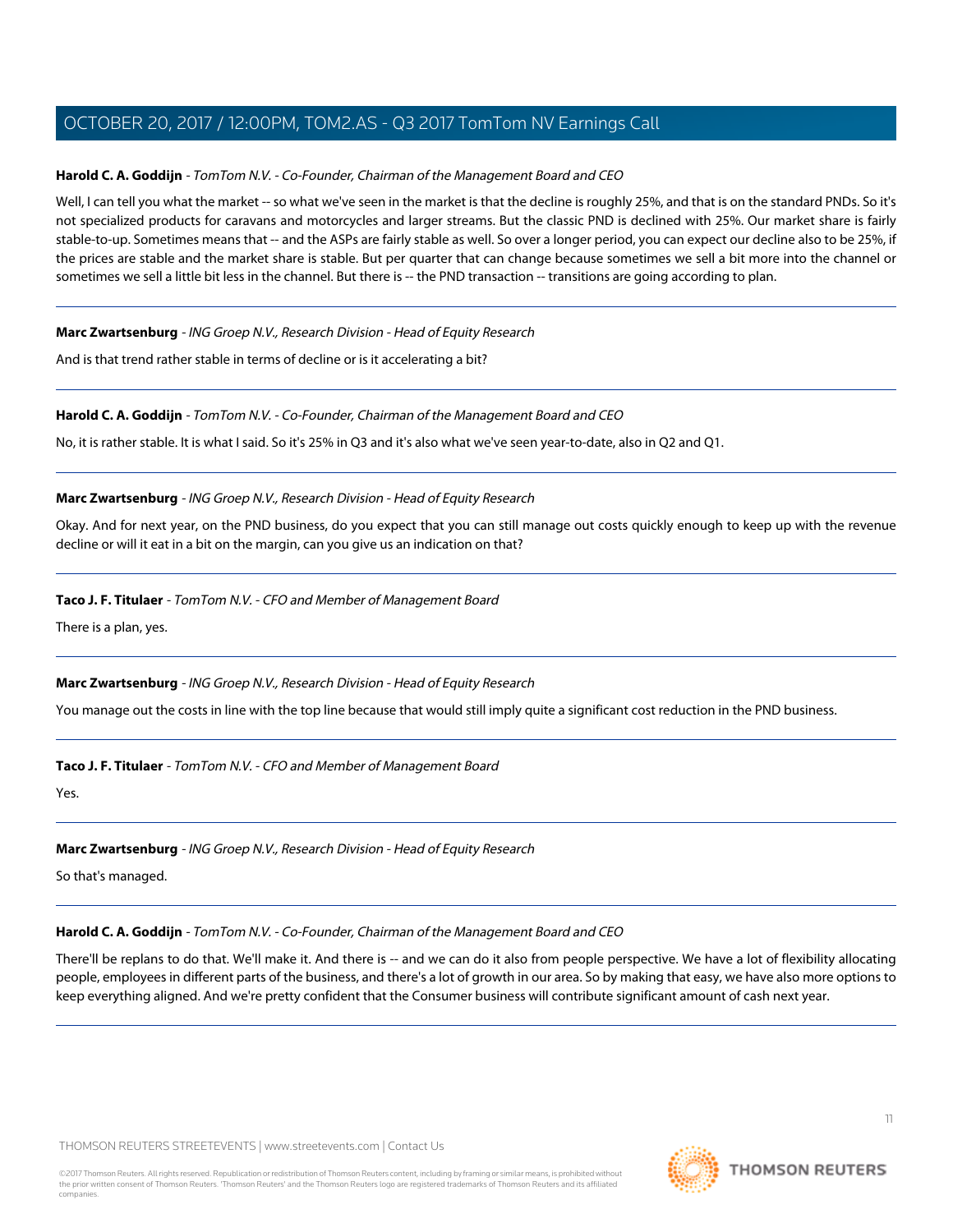#### **Marc Zwartsenburg** - ING Groep N.V., Research Division - Head of Equity Research

Okay. And then on the OpEx line, can you give us an indication what we should expect in terms of cost increases in the Automotive business. What kind of investments you need on the OpEx line there?

#### **Taco J. F. Titulaer** - TomTom N.V. - CFO and Member of Management Board

Well, there is -- there's not a huge amount for ongoing contracts. So for contracts, there is a variable part that we call NREs, nonrecurring engineering charges, that is all manageable. Some customers have asked us to expand coverage in certain areas where our map is underdeveloped, we're doing that. I think the biggest investments and adjustment both in engineering is probably going to come from the HD Map. So the HD Map, there is a lot of work going on in optimizing the processes. Our goal is to have a fully automated process for creating HD Maps. We think we can get there. There's quite some manual work at the moment. But if we can do that fully automated then it becomes a much more manageable and industrial process. But we need to spend some money in getting there over the next few years, and it's mostly in software engineers charges. Otherwise, there's no big swings from where we are today other than that the map is continuing to increase in quality. We're doing that. So we are kind of in control over that OpEx expenditure. And we can let it -- we don't need to do big things in order to win the next deal or something like that. That's not how we look at the business.

#### **Marc Zwartsenburg** - ING Groep N.V., Research Division - Head of Equity Research

But if you pencil in, say, mid single-digit growth for your Automotive OpEx, then that will be okay.

#### **Taco J. F. Titulaer** - TomTom N.V. - CFO and Member of Management Board

I beg your pardon.

#### **Marc Zwartsenburg** - ING Groep N.V., Research Division - Head of Equity Research

If you put in, say, single-digit increase in your OpEx for Automotive, that will be already okay?

# **Taco J. F. Titulaer** - TomTom N.V. - CFO and Member of Management Board

We don't want to go there.

#### **Harold C. A. Goddijn** - TomTom N.V. - Co-Founder, Chairman of the Management Board and CEO

I don't know that.

# **Harold C. A. Goddijn** - TomTom N.V. - Co-Founder, Chairman of the Management Board and CEO

Let's have the -- let's bundle all the 2018 questions and let's reask them in February.

# **Marc Zwartsenburg** - ING Groep N.V., Research Division - Head of Equity Research

It's now budgeting time, I thought.

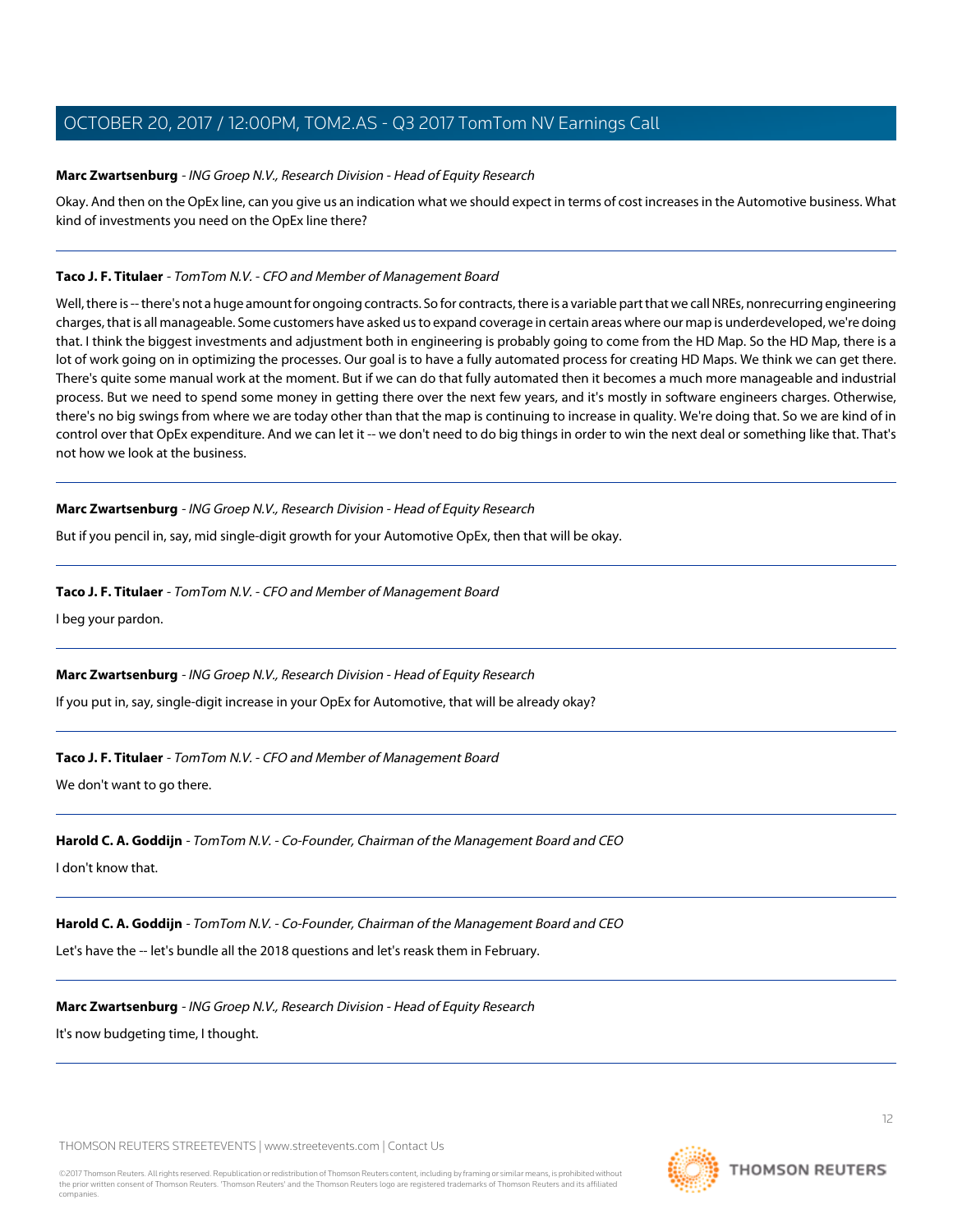**Harold C. A. Goddijn** - TomTom N.V. - Co-Founder, Chairman of the Management Board and CEO Yes, indeed.

**Taco J. F. Titulaer** - TomTom N.V. - CFO and Member of Management Board

Yes, yes, yes. So we're looking at exactly the same spreadsheet as you are.

**Marc Zwartsenburg** - ING Groep N.V., Research Division - Head of Equity Research

Yes, certainly and that's why I'm asking.

**Harold C. A. Goddijn** - TomTom N.V. - Co-Founder, Chairman of the Management Board and CEO

I don't think there's already yet.

**Marc Zwartsenburg** - ING Groep N.V., Research Division - Head of Equity Research

Okay. I'll send over mine then later today.

**Harold C. A. Goddijn** - TomTom N.V. - Co-Founder, Chairman of the Management Board and CEO

Later, we can compare.

# **Marc Zwartsenburg** - ING Groep N.V., Research Division - Head of Equity Research

And then a final one. On the RFQs, how -- it sounded a bit like that the bigger volume RFQs are still coming in, in Q4 and going forward. Is that correct that so far has been more of the small stuff and the really bigger ones are now coming in, is that how I should take your remarks of RFQs?

# **Harold C. A. Goddijn** - TomTom N.V. - Co-Founder, Chairman of the Management Board and CEO

I'm a bit careful here. Because we -- what we've seen is some delay from original planning from the Automotive customers. So you never know how long that is -- the plan was to have more clarity by Q3, that is kind of pushed out to Q4. And it's -- and whether they won't happen in Q4 or in 2018, we can also not say that with absolute level of certainty. There is a fair amount of flux in the time lines of the customers of the OEs.

# **Marc Zwartsenburg** - ING Groep N.V., Research Division - Head of Equity Research

So it's correct to say that in the first half of first 3 quarters, it was quite small, then everything comes together in Q4 or Q1 next year? And that the RFQs, in terms of amount, like you referred to previously, are still high, and that's why you're convinced about...

# **Harold C. A. Goddijn** - TomTom N.V. - Co-Founder, Chairman of the Management Board and CEO

I don't want to -- as I said, let's wait then we can -- we're not creating chaos. We wait until February 2018 to give you the number. We gave you as much color around the numbers as we possibly can.

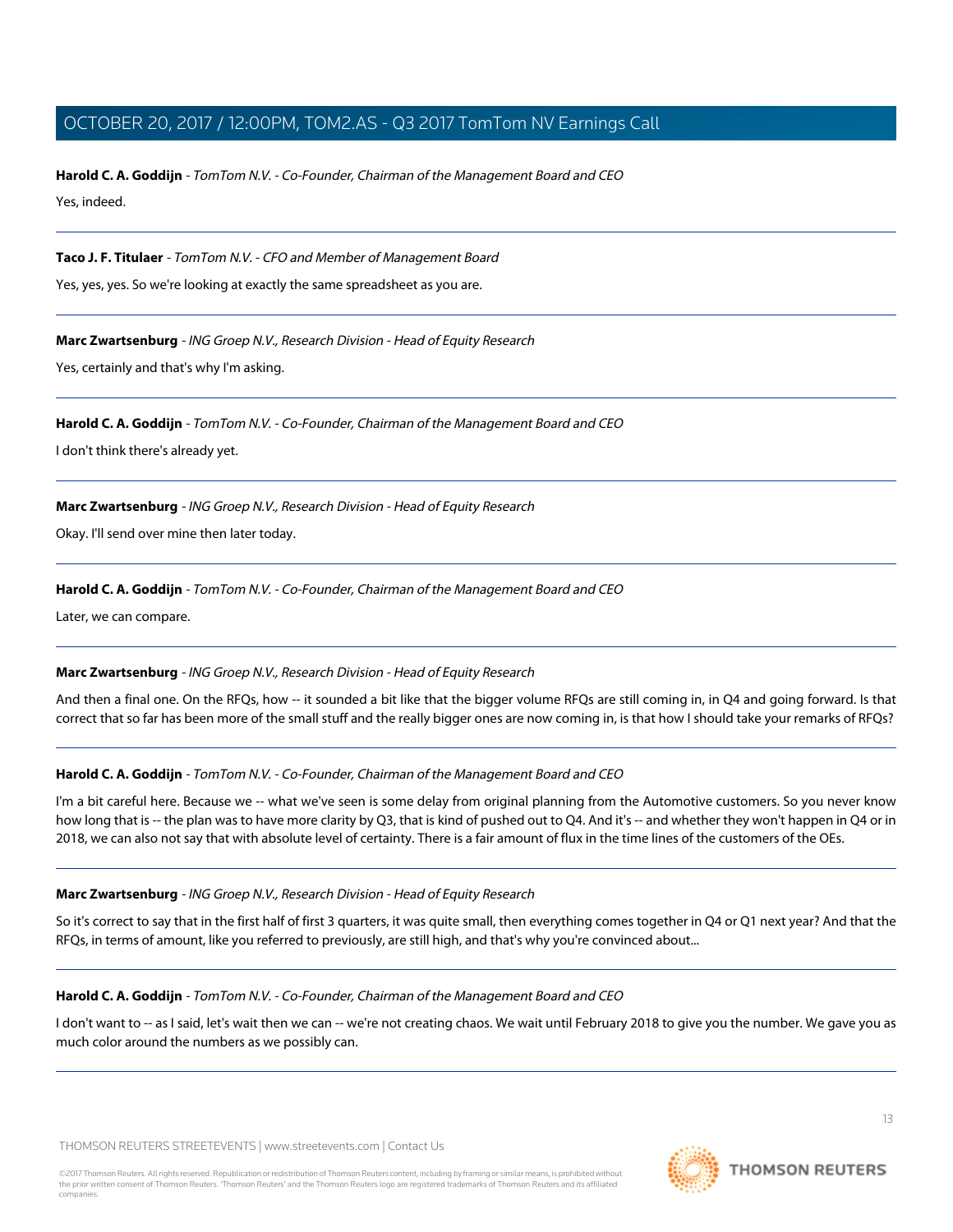#### **Marc Zwartsenburg** - ING Groep N.V., Research Division - Head of Equity Research

Okay. You sounded quite confident. I thought that maybe there's already some in the bag and that's all quite promising, that's how I took your remarks.

#### **Harold C. A. Goddijn** - TomTom N.V. - Co-Founder, Chairman of the Management Board and CEO

Okay. Thank you.

#### **Operator**

<span id="page-13-0"></span>And we can now take our next question from Francois Meunier from Morgan Stanley.

#### **Francois Auguste Roger Meunier** - Morgan Stanley, Research Division - MD

It's been a while I've not been on your call, so hopefully I will ask interesting questions. Yes, so the PND market, of course, is not doing so well this year again. So what is the scale of TomTom in the U.S. or North America today and probably 2018? Is it worth keeping investing in that market or is it better to shut it down or just retract from that particular market and just concentrate on maybe Europe, just to save a bit of money? That's the question. As an owner of the company, Harold, what do you think would make sense of maybe spinning off completely the PND business just so that, maybe, it's a bit clearer, like in terms of cost, what is allocated to the maps and what's allocated to the hardware? And if someone comes around and wants to make a bid on one of the other business that would be quite easy. And the third question is not about 2018 budget, it's really about the Level 3 maps you were talking about before. So if I look on the internet, the new Audi A8 is already Level 3. So I'm a bit confused that you're saying like there is now a new type of RFQ coming up for 2021, 2022, while there is already a Level 3 car on the market. And also, I understand you like to talk about the price of those maps per car, but like to some extent, is it better to look at it as kind of a overall price. So basically like if you have prices today, you have units, timing is piece, it's maybe, I don't know, EUR 20 million or something. And then when it moves to HD, you have a much higher price per map but because the units are very low then maybe it's also EUR 20 million. So if you could elaborate on that when you discuss with the OEMs, how does that work? How do you charge? Is it really per car or is it more like a software-type of deal?

# **Harold C. A. Goddijn** - TomTom N.V. - Co-Founder, Chairman of the Management Board and CEO

Yes, so -- okay, so Telematics, first. So Telematics, we have -- so Telematics is mostly European play. Let's be clear. I think it's about 90% of the revenues Telematics have generated is in Europe. We have that presence in North America. It is not very big, but it's also not -- it's growing quite nicely, not costing us anything, just keeps us in the game there. I don't see any benefit of closing that. We stay close to the market and understand the developments, you never know. And I don't think it's distracting management from what they need to do in that core markets. So I'm quite happy with what's going on there. I think for your other question, do you want to spin it off or not, it's an interesting question. What we...

#### **Taco J. F. Titulaer** - TomTom N.V. - CFO and Member of Management Board

Sorry, the question was for PNDs, I think, not Telematics.

# **Harold C. A. Goddijn** - TomTom N.V. - Co-Founder, Chairman of the Management Board and CEO

PND? Yes, right.

# **Francois Auguste Roger Meunier** - Morgan Stanley, Research Division - MD

For PNDs, yes. But I just -- because it's interesting as well I just let you talk.

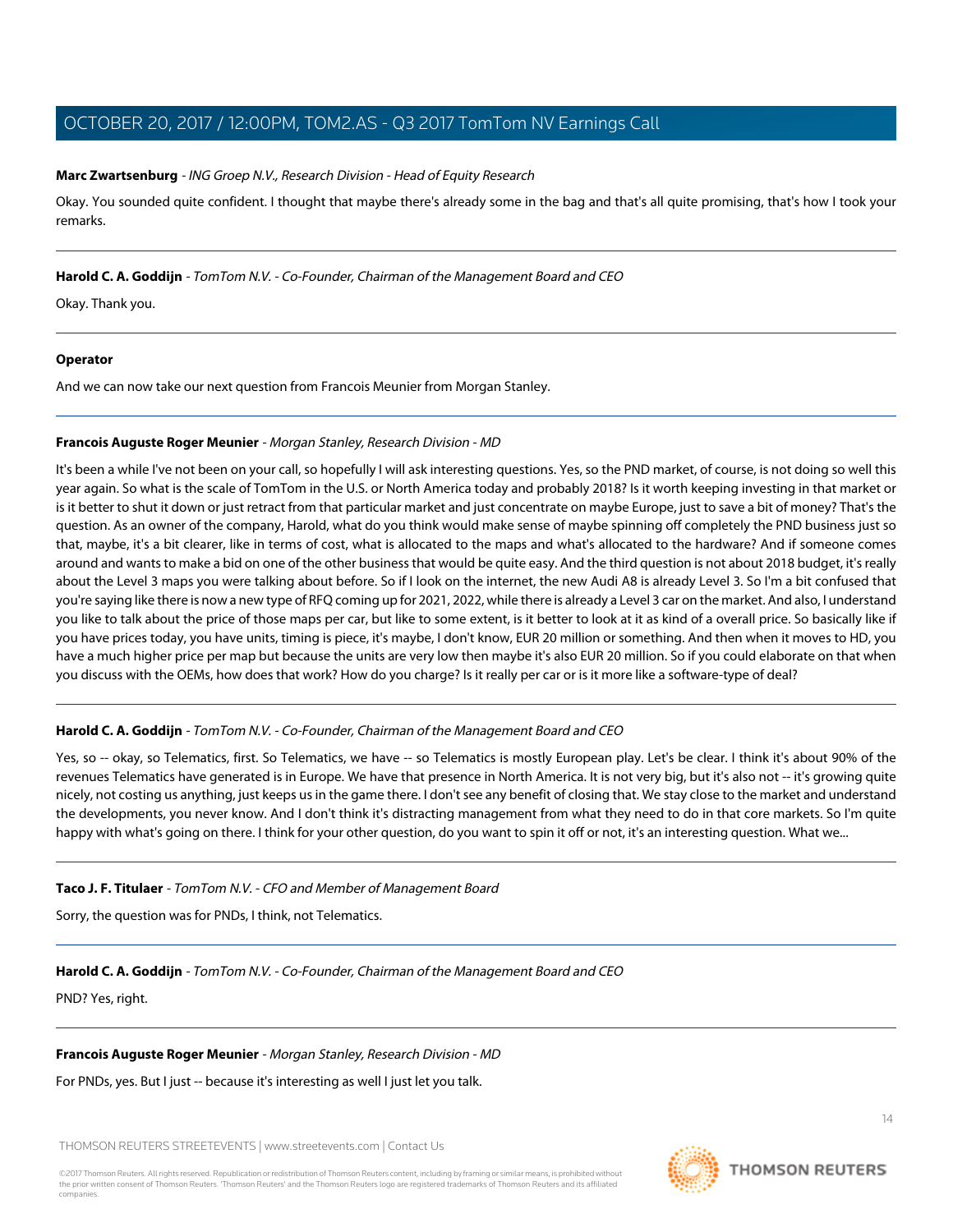#### **Taco J. F. Titulaer** - TomTom N.V. - CFO and Member of Management Board

Yes, okay. It's a wrong answer, but it's an interesting answer.

#### **Harold C. A. Goddijn** - TomTom N.V. - Co-Founder, Chairman of the Management Board and CEO

Sorry, I didn't get that. I thought you were referring to the Telematics market.

#### **Francois Auguste Roger Meunier** - Morgan Stanley, Research Division - MD

No, it's, okay.

#### **Harold C. A. Goddijn** - TomTom N.V. - Co-Founder, Chairman of the Management Board and CEO

Yes, okay. So for PNDs, it's slightly different. But PND is very -- quite a complex business itself. We would need to accept discount if you want to sell that, I don't think that's the right thing. Would be a huge distraction. I think it's better to run it as we're running it. And I think, we, at the moment, are the best owner of the asset, and it will decline. We need to review what's going on there. But I'm confident it is the right thing for us to do, all the PND business. I really believe we're the right owner. And there are some intangible benefits as well, staying close to end-users, understand their preferences. Next question, Level 3 maps. Yes, Level 3 maps, Audi is claiming to be a Level 3 car. I don't know whether that's true or not. What we internally define as Level 3 is probably a higher level automation than what Audi is providing today. But I don't know the details of what an Audi car can do and what it cannot do. What I do know is that HD Maps are coming into play with those higher degrees of automation. And that is -- and the request for those type of maps, for these types of applications, we see volume coming through, according to the RFQs, in '20 and '21.

#### **Francois Auguste Roger Meunier** - Morgan Stanley, Research Division - MD

Okay. And what about the pricing? Is it like really per car or is it more like kind of a license fee, like a software?

# **Harold C. A. Goddijn** - TomTom N.V. - Co-Founder, Chairman of the Management Board and CEO

It will be a service fee per car per year. I think that's the most likely outcome.

#### **Francois Auguste Roger Meunier** - Morgan Stanley, Research Division - MD

Okay. And in terms of units time ASPs because it's fewer units, higher price. Is it the kind of same size of "contract?"

#### **Harold C. A. Goddijn** - TomTom N.V. - Co-Founder, Chairman of the Management Board and CEO

Well, initially the units will be lower. But you -- the take rate will be much higher, right. So if you have a certain brand and model that will go with Level 3 or Level 4 eventually, then the take rate will be close to 100% for that model. Also when the -- what the carmakers are asking for quotation to give a much broader, wider range of volumes than you would typically see in normal cars. That's also an indication that they don't exactly know how many of those cars will be sold, the price. There's still quite a bit of work going on to narrow that down. Lack of experience means also that the projections have a wider range than what you typically see in more established car markets where they're quite accurate in their planning and projections.

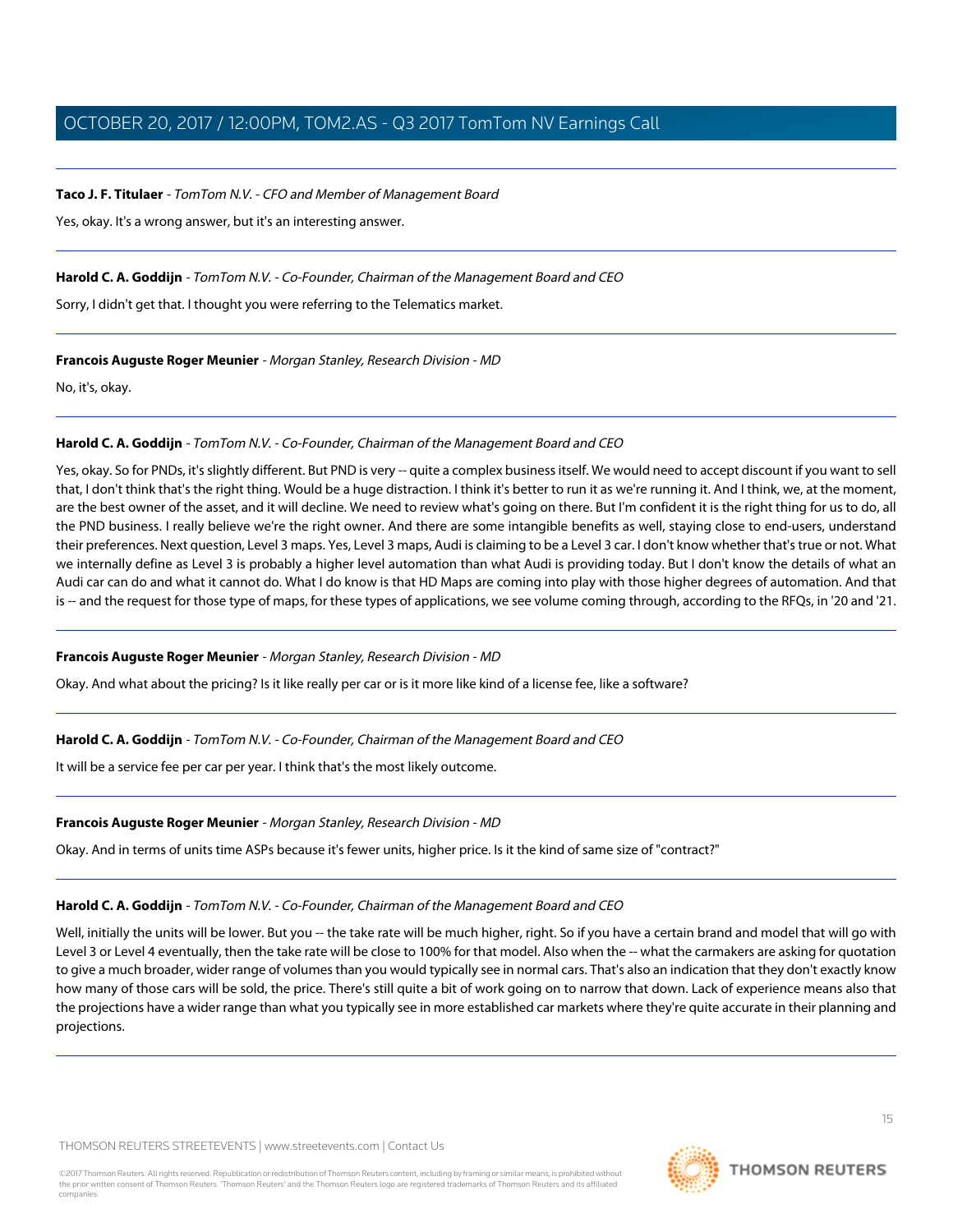#### **Operator**

We can now take our next question from Francois Bouvignies from UBS.

#### **Francois-Xavier Bouvignies** - UBS Investment Bank, Research Division - Technology Analyst

Just last one because we didn't talk about licensing, and just wanted to have a quick word on this licensing, especially, given what you saw in Q2. You talked about Microsoft and Baidu, you seem very excited about these opportunities. Can you give us, maybe, an idea onto when Baidu, for example, will come through in your P&L in licensing and Microsoft as well? So maybe the outlook for licensing would be great, given the trend that we see.

# **Harold C. A. Goddijn** - TomTom N.V. - Co-Founder, Chairman of the Management Board and CEO

Yes. So in the quarter, we've seen some negative impact from the exchange rate, you've seen that. So the last proportion of our licensing income is dollar-denominated. The -- with Microsoft we're going into execution fairly quickly. I expect to be live with APIs that are licensed through user platform. In Q4, there will be hardly any volume in Q4, but at least the product will be available as of then. That's my expectation. From there, we need to grow that business. And it's typically a business where it's quite expensive to acquire customers because once you have them, they tend to use service more and for quite a long period of time. So we'll need to see how that develops. But generally speaking, we're excited about this. Those products, we think we can reach a reasonably large audience at low-cost with a high-quality service, especially if you look at some of our APIs are world-class, in the areas of routing, traffic, and -- but also the other APIs that you're quoting are really matured really, really nicely in the last 2 years. So -- and that partnership with Microsoft is developing nicely. We're excited about the prospect of bringing it live. Baidu is different story. That is a technology share. The initial income in the first 3 years will be very small. It's more a remuneration for engineering efforts and what have you. But the broad -- but the potential income is generated when we start licensing maps or Baidu starts licensing HD Maps for China. It's important for us that we have this deal because we can -- we'll be able to offer a unified product across multiple continents. And especially for China, that's fairly unique. Software developers are working on self-driving cars. We'll have access to HD Maps of a uniform spec and uniform quality. And that will help us to both win in North America, Europe, but also in China. But don't expect big revenue coming through in the next 2 to 3 years.

# <span id="page-15-0"></span>**Operator**

We can now take our next question from Shyam Kumar from Kuvari Partners.

# **Shyam Kumar**

I have just 3 quick questions. Just to belabor the point, just on Sports, I get the point it's going to be breakeven or back in the black here for Q4 of this year. But, I guess, if volumes take a step down next year, if there would have been in the cost to kind of make sure that we stay in the black or at least in breakeven. That's question one. Just on Telematics. And maybe you can finish the talk you were saying in response to Francois question on scope to dispose that possibly and also just in terms of the ARPU (inaudible), just to understand the dynamic there between low roaming charges, less hardware and the mixed effects in terms of the Connected Car?

# **Harold C. A. Goddijn** - TomTom N.V. - Co-Founder, Chairman of the Management Board and CEO

Yes, so the answer to your first question, i.e., will you stay in the black or at least breakeven. If you could do it in sell Sports, which is next year, the answer to that question is yes, we will.

Yes, so don't expect ongoing losses in that part of business in 2018 going forward. Yes, Telematics is an interesting one. We're kind of in the crossroad here. And so we see wider implications for the complete product portfolio that we're doing. So Telematics itself was quite a -- and is quite a specific services aimed at fleet managers who own 5 to 2,000 cars, something in that range, they have a drop rate of fleet effectively. We're now shifting

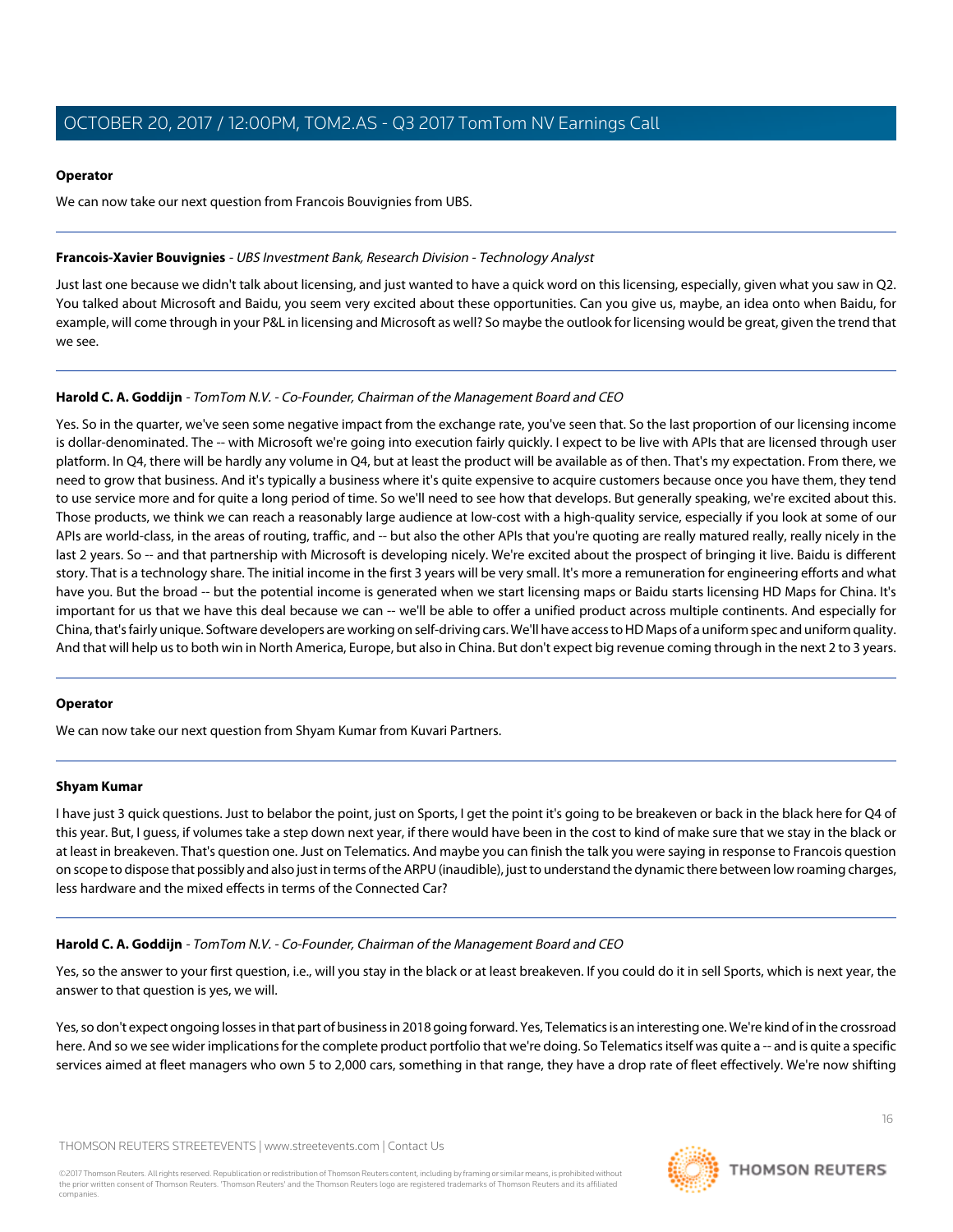more towards -- or a part of the business, an additional part of the business is directed to Connected Car. And Connected Car has wider implications. We saw some initial traction in that marketplace. And it will be great if you can find out a good way to broaden the overall product portfolio where we can address the needs of carmakers, car service providers in a broader sense with a broader and richer product portfolio. I see opportunities for synergy in the space coming our way.

#### **Shyam Kumar**

Okay. So when you say synergy, do you mean what in terms of developing your own product portfolio or merging your business with someone else's?

#### **Harold C. A. Goddijn** - TomTom N.V. - Co-Founder, Chairman of the Management Board and CEO

No. I see it as enriching our own product portfolio for navigation and location-based services with Connected Car services.

#### **Shyam Kumar**

Okay, fine. And then just that point in terms of the ARPU?

#### **Harold C. A. Goddijn** - TomTom N.V. - Co-Founder, Chairman of the Management Board and CEO

Yes. The ARPU for those type services is low -- lower than what you are used to from us in Telematics services, significantly lower. But the volumes are significantly higher. It's a way to look at it.

#### **Shyam Kumar**

Okay. Okay. But, I guess, just in terms of the lower ARPU rates you guys are seeing at the moment year-on-year, how much of that is due to kind of less hardware in the mix, less roaming charges coming down versus the mix shift for Connected Car?

# **Harold C. A. Goddijn** - TomTom N.V. - Co-Founder, Chairman of the Management Board and CEO

Yes. So we've seen 2 events, one-off events -- 1 one-off event, that is the abolition of roaming charges. We've had an effect on our pricing because part of the pricing was country roaming dependent. We couldn't do that anymore and we didn't want that anymore and as a result the overall ARPU has come down. I don't know exactly the effect of that. But it's between EUR 0.25, EUR 0.50 per month per car something around along those lines. That's one effect. Two, the second effect is that we see less hardware sales because increasingly hardware is becoming a part of subscription fee. So the one -- so that has a quite significant effect on the top line.

#### **Shyam Kumar**

Okay. Okay.

**Harold C. A. Goddijn** - TomTom N.V. - Co-Founder, Chairman of the Management Board and CEO

Bigger effect on the top line, but not so much, of course, on the subscription part, the recurring part.